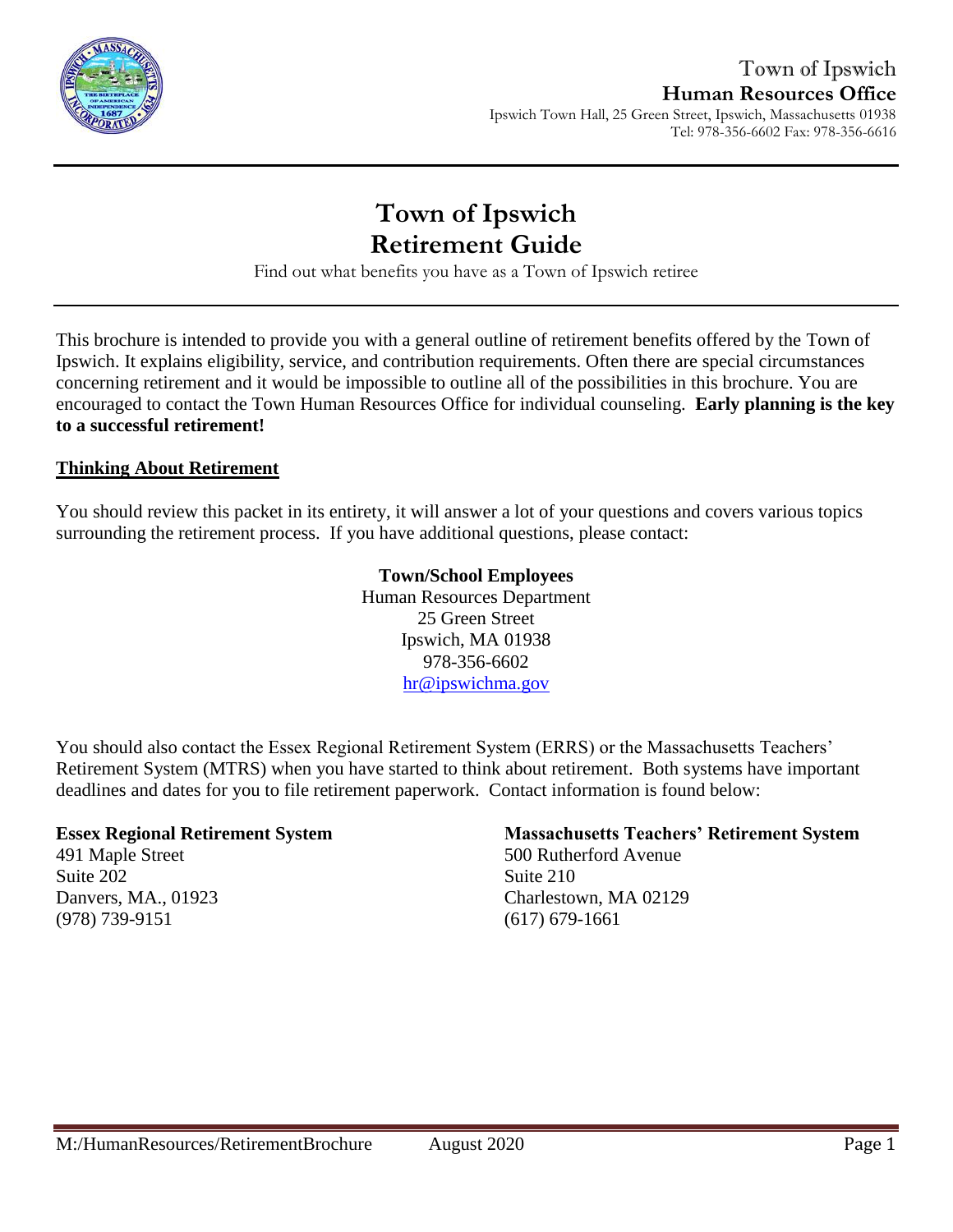

#### Ipswich Town Hall, 25 Green Street, Ipswich, Massachusetts 01938 Tel: 978-356-6602 Fax: 978-356-6616

# **Town of Ipswich Retirement Guide**

Find out what benefits you have as a Town of Ipswich retiree

### **Medicare Questionnaire from MIIA**

As you approach the age of 65, if you are enrolled in the Town's health insurance plan, you will receive a Medicare Questionnaire. Enclosed in this packet is an example letter from MIIA regarding the Medicare Questionnaire. Please review this letter carefully when you receive it.

### **Retiree Health Insurance**

Included with this brochure is the Town of Ipswich Group Insurance Regulations adopted by the Board of Selectmen. These regulations govern eligibility for participation in the Towns group insurance plans.

A retired employee who has left the Town of Ipswich service with pension rights vested and award under ERRS or MTRS shall be eligible to receive a fifty percent (50%) Town contribution toward the monthly premium cost for group health insurance in accordance with Chapter 32B of M.G.L.

If you are eligible for health insurance, you may also cover your family members. Eligible family members include: children (until they reach age 26); your spouse (as defined by Massachusetts state law); and any disabled children you have over the age of 26. They need to depend on you for principal support and be unable to earn a living due to their mental or physical condition. The disability needs to have started before age 19 (or before age 26 if they were still depending on you for principal support), and your child must continue to meet the plan's definition of "disabled." Contact your health plan directly to confirm disability status. At least 45 days but not more than 120 days before your retirement date you should forward the included health insurance enrollment form to the Town of Ipswich Human Resources office to change to retiree health insurance, even if you are enrolled in health insurance as an active employee. You must be changed over to the retiree group.

When changing from an active health insurance plan to a retiree health insurance plan, you cannot make other changes, such as adding a dependent. Adding a dependent to your health coverage can only be done during open enrollment.

### Retiree under 65-year-old

Eligible retirees under the age of 65 may elect to participate in the Retiree HMO or PPO plan. The benefits available to retirees under the HMO or PPO plans are identical to the benefits available to active employees. The only change is the contribution amount is 50% of the premium as a retiree.

The current rates for these plans are included in this packet. Updated rate information is distributed via standard mail in the Spring and will be available on the HR page of the Town website. Please make sure you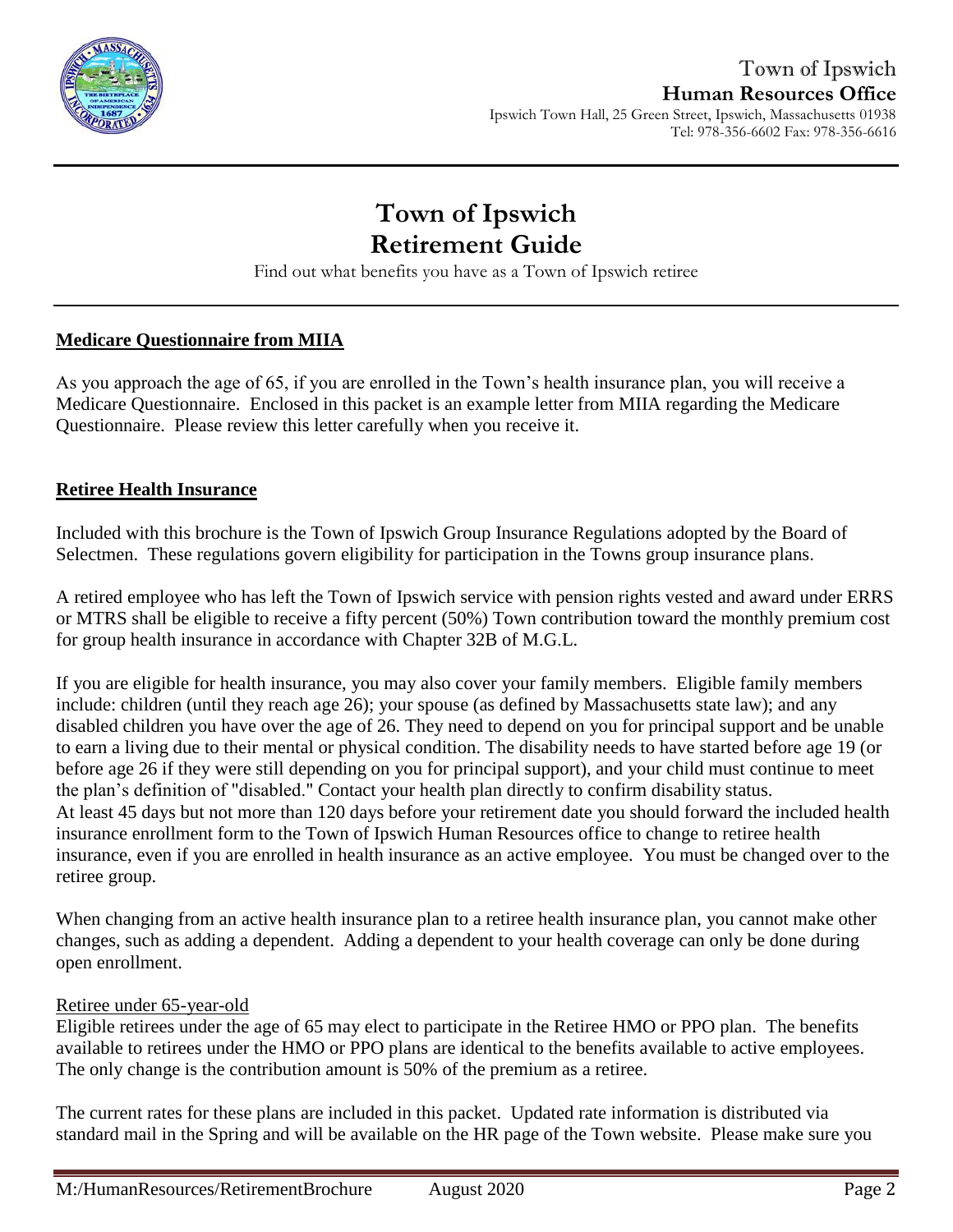

Tel: 978-356-6602 Fax: 978-356-6616

# **Town of Ipswich Retirement Guide**

Find out what benefits you have as a Town of Ipswich retiree

keep your mailing address current with the Town so you can receive this information. An address change form is included with this packet.

Retirees 65 years old and over

Eligible retirees 65 and older who qualify for Medicare Part A shall be required to enroll in Medicare Part A and B and shall be further required to enroll in (one of) the Town's Medicare Supplement Plan(s) as a precondition for participation in the Town's group insurance program.

If you and your spouse are enrolling in the Town's Medicare Supplement Plan(s), you each must complete an enrollment form. Medicare Supplement Plan(s) is an individual plan.

The current rates for these plans are included in this packet. Updated rate information is distributed via standard mail in the Fall. Please make sure you keep your mailing address current with the Town so you can receive this information. An address change form is included with this packet.

The Town's Medicare Supplement Plan has a prescription drug plan included and therefore, in accordance with Federal Law, has very strict enrollment deadlines. Applications must be received and process by the Town no later than the 1<sup>st</sup> of the month prior to retirement. See examples:

| <b>Retirement Date</b> | <b>Application Deadline</b> |
|------------------------|-----------------------------|
| March $1st$            | February 1 <sup>st</sup>    |
| March $15th$           | February $1st$              |
| March $31st$           | February 1 <sup>st</sup>    |

As part of the enrollment packet for the Medicare Supplement Plan, the Town must receive copies of your Medicare Part A & B cards at the time of enrollment. If you have not received your cards by the enrollment deadline you may substitute an official letter from the Social Security Administration confirmed your enrollment in Medicare Part A & B, included a firm effective date.

For those individuals who are not able to obtain their cards or an official letter from the Social Security Administration prior to the enrollment deadline will remain on an HMO or PPO plan at the 50% premium contribution level.

Additional information about Medicare can be obtained here:<https://www.medicare.gov/> or 1-877-486-2048.

Additional information about the Social Security Administration can be obtained here:<https://www.ssa.gov/> or 1-800-772-1213. Employees are encouraged to visit the Social Security Administration in person for the best available service. The local office is located at: Suite 406, 10 Federal St, Salem, MA 01970.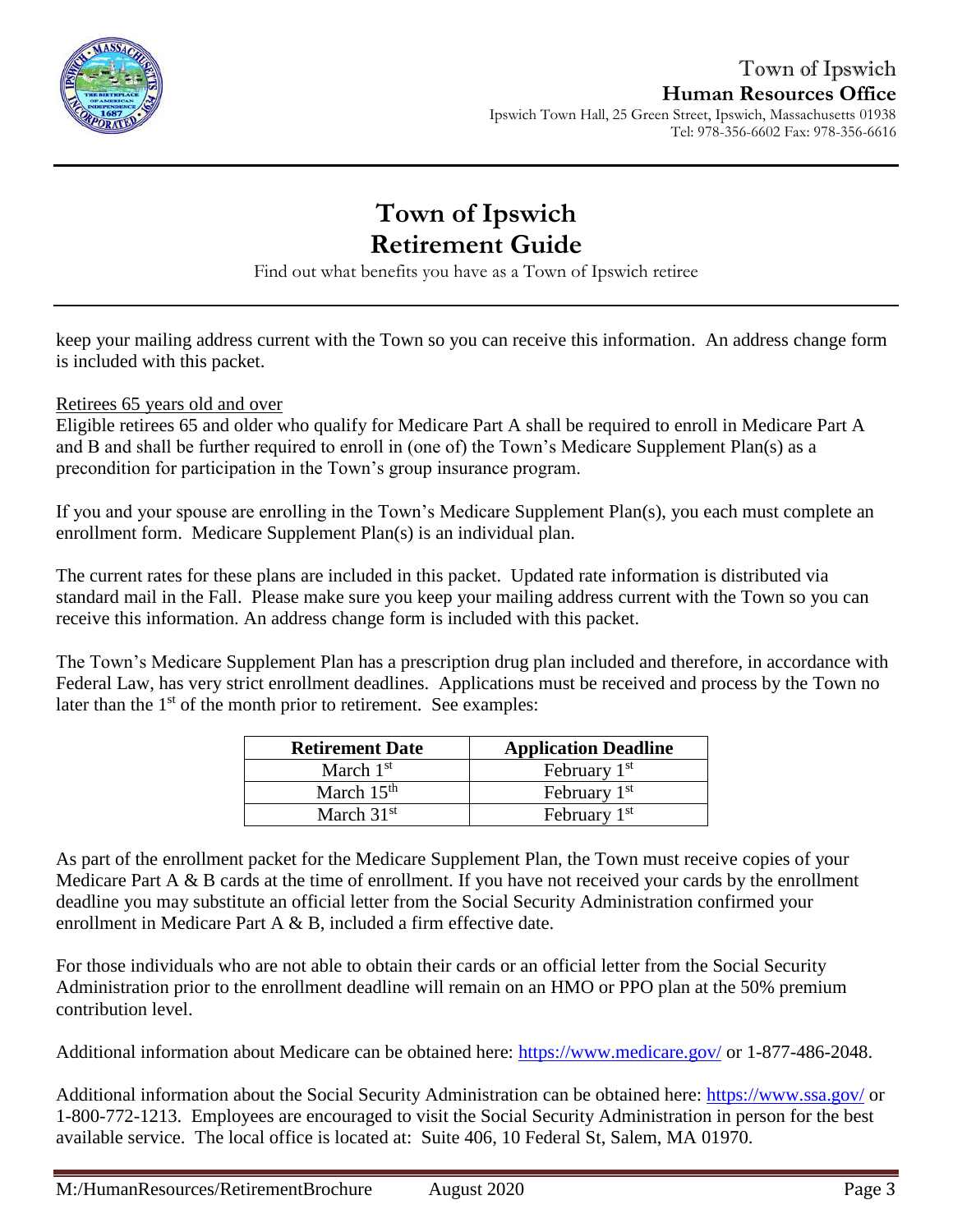

Tel: 978-356-6602 Fax: 978-356-6616

# **Town of Ipswich Retirement Guide**

Find out what benefits you have as a Town of Ipswich retiree

### How to pay for Health Insurance

Just like active health insurance plans, retiree health insurance plans are prepaid a month in advance. It's important to keep this in mind as you approach retirement. The Town will work directly with you to ensure the correct health insurance premiums are deducted from your final paychecks or arrange for direct payment to cover your retiree health insurance premium. Sometimes you will not be receiving a retirement check from ERRS or MTRS immediately upon retirement and will have to make direct payment for health insurance coverage.

There are two pays to pay for health insurance during retirement:

- 1. Automatic Deduction from Retirement Check: The most convenient and preferred way is to have your health insurance payment automatically deducted from your retirement check, either ERRS or MTRS. Monthly premium rates are updated automatically with ERRS and MTRS. Deductions are taken from your last check of the month and are applied to the preceding months coverage.
- 2. Direct Payment: Retirees can mail or drop off direct payments at the Town Hall. Payments must be received by the  $15<sup>th</sup>$  of the month preceding the month to which coverage applies.

In the event a retiree in the health insurance plan falls in arrears of their share of premium in excess of two months, the Town shall have the right to terminate coverage for said retiree.

### Additional Benefits Available through Health Insurance:

If you are a subscriber to any Town's health insurance plan, you are eligible for some additional benefits. *MIIA Sponsored Fitness Programs and Seminars:*

The Town offers a variety of fitness programs and seminars for employees & retirees to participate in. Programs range from Yoga to Bootcamp and Nutrition seminars to FitBit Challenges. Classes are typically held in the Town Hall Gym and are open to retirees and their spouses who are on a Town Health Insurance Plan. Information on classes is emailed to all employees. To be added to the notification list please email: [hr@ipswichma.gov.](mailto:hr@ipswichma.gov)

*Blue Cross Wellness Benefits & Resources* **-** Including but not limited to (benefits may vary by plan type):

- Free 24-hour nurse phone-line- call 1-888-247-BLUE (2583)
- [Fitness Benefit](http://www.emiia.org/images/wellnessflyers/Fitness_Benefit_Form.pdf) up to \$150 annual reimbursement for health club membership
- Naturally Healthy Rewards 5-25% discount on approved nutritionists, acupuncturists and massage therapists.
- On-line resources at: [www.bluecrossma.com](http://www.bluecrossma.com/)[;](http://www.bluecrossma.com;/) [www.ahealthyme.com](http://www.ahealthyme.com/)[;](http://www.emiia.org/) [www.blue-365.com;](https://www.blue-365.com/?planid=bluecrossmacom) [www.mybluehealthma.com](http://www.mybluehealthma.com/)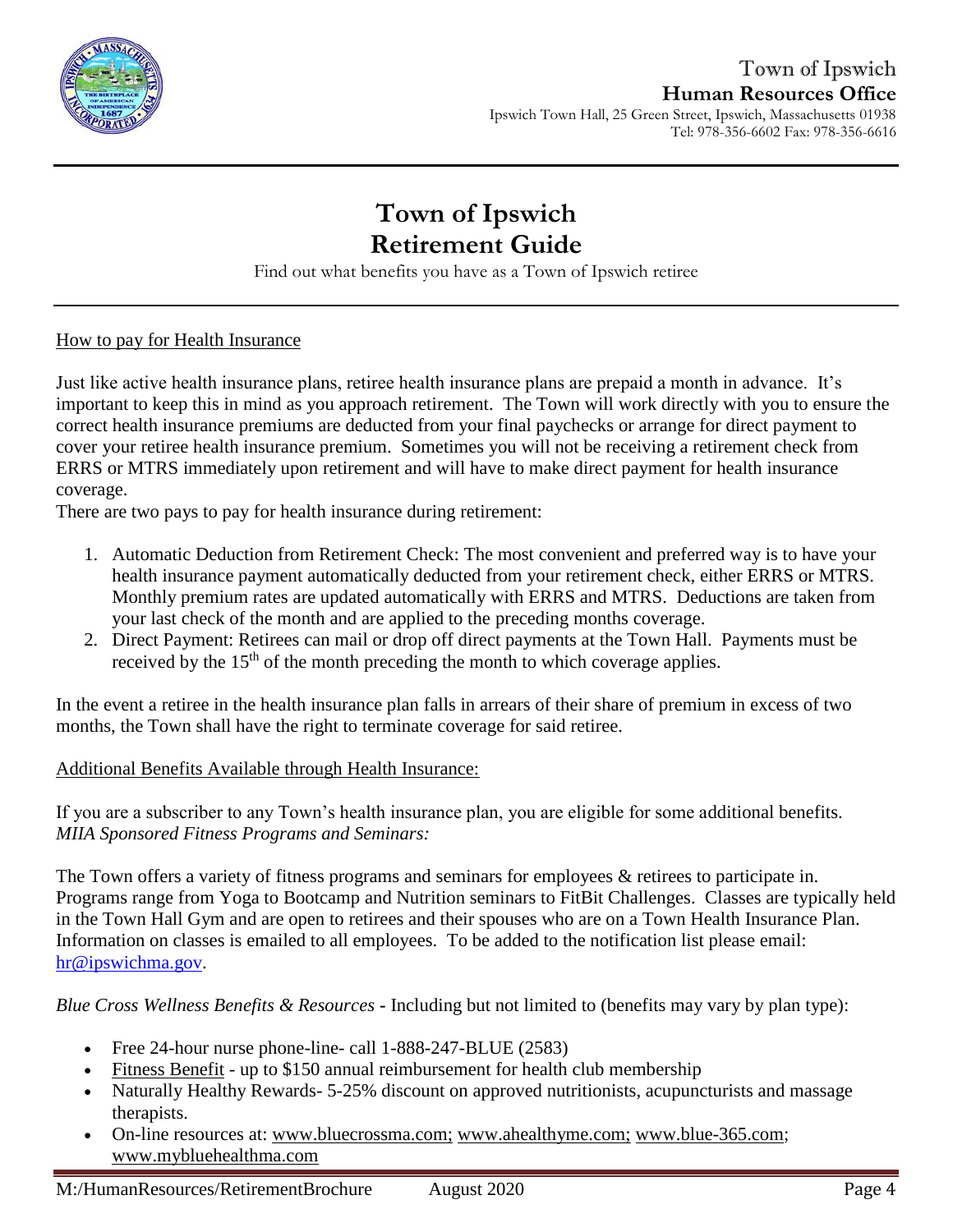

Ipswich Town Hall, 25 Green Street, Ipswich, Massachusetts 01938 Tel: 978-356-6602 Fax: 978-356-6616

# **Town of Ipswich Retirement Guide**

Find out what benefits you have as a Town of Ipswich retiree

- Free Apps: Available @ [www.bluecrossma.com/goal-getter](http://www.bluecrossma.com/goal-getter/)
	- 1. Goal Getter Pedomerter, GPS mapping, measures progress on every screen.
	- 2. EatBetter Tracks intake and calories, calculates calories burned with exercise, measures water intake.
	- 3. Blue National Doctor and Hospital Finder Locates urgent care centers, doctors, and hospitals.

#### **Retiree Dental Insurance**

The Town of Ipswich offers the following retiree dental plan(s). The Town does NOT contribute towards dental. The cost of the dental plan can be paid in the same manner as your health insurance plan (noted earlier in the packet). The **monthly** rates for the **Altus Dental** plan are as follows:

| <b>Altus Dental</b> |                   |                 |        |
|---------------------|-------------------|-----------------|--------|
|                     | <i>Individual</i> | Individual $+1$ | Family |
|                     | \$49.0            | \$98.14         | .74    |

If you wish to enroll in the dental plans, please complete the Dental Enrollment forms and return to the Payroll & Benefits Coordinated no later than 45 days prior to your retirement.

#### **Retiree Life Insurance**

The Town of Ipswich offers a \$1,000 life insurance policy through Dearborn National. Retirees electing to participate in this program must complete the yellow Enrollment and Change Form included with this packet and return it to the Payroll & Benefits Coordinator 45 days prior to your retirement. If you are participating in the Life Insurance plan as an active employee and wish to terminate that plan upon retirement, please complete the yellow Enrollment and Change Form included with this packet and return it to the Payroll & Benefits Coordinator 45 days prior to your retirement. The cost of the plan can be paid in the same manner as your health insurance plan (noted earlier in the packet).

The monthly rates for retiree life insurance are as follow:

| Dearborn Life Insurance |                         |  |
|-------------------------|-------------------------|--|
| \$1,000 Life Insurance  | <i>Employee Pay 50%</i> |  |
|                         | \$0.37                  |  |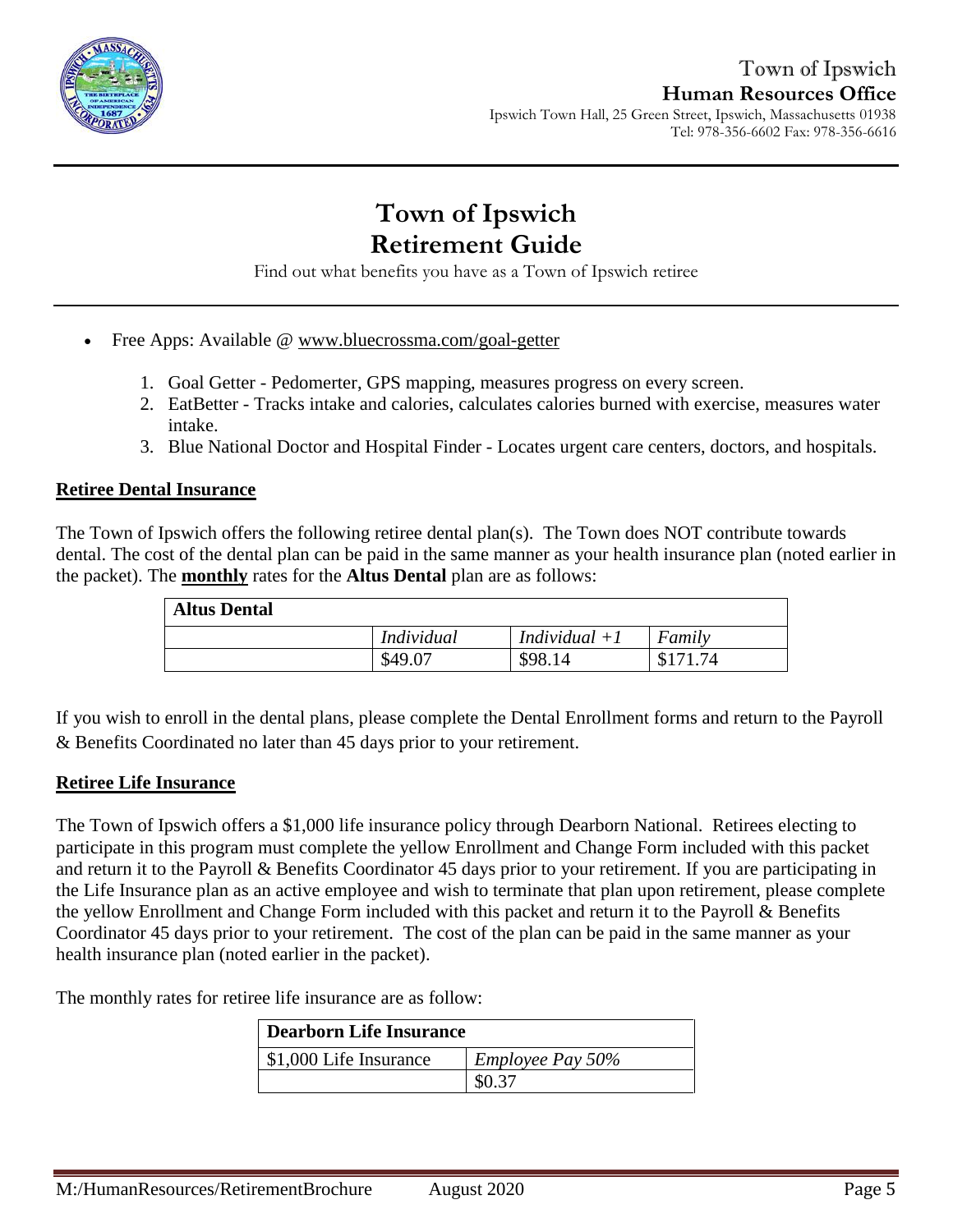

Ipswich Town Hall, 25 Green Street, Ipswich, Massachusetts 01938 Tel: 978-356-6602 Fax: 978-356-6616

# **Town of Ipswich Retirement Guide**

Find out what benefits you have as a Town of Ipswich retiree

### **Open Enrollment Periods for Retirees**

Open Enrollment is the only period you can make changes to your health or dental plan outside of a qualifying event. Qualifying events include, but are not limited to: Loss of health coverage, changes in household (ex: getting married or divorced, death) and other events found here: <https://www.healthcare.gov/glossary/qualifying-life-event/>

| Open Enrollment<br>Period | Change Effective | Plan                        | People Eligible                                                      |
|---------------------------|------------------|-----------------------------|----------------------------------------------------------------------|
| Mid-May                   | July 1           | HMO & PPO Plans             | Non-Medicare eligible retirees and<br>dependents of retirees on non- |
|                           |                  |                             | Medicare plan                                                        |
| November                  | January 1        | Medicare Supplement Plan(s) | All retirees and dependents of retirees                              |
|                           |                  |                             | on Medicare Supplement Plan(s)                                       |
| Mid-May                   | July 1           | <b>Altus Dental</b>         | All retirees and dependents of retirees                              |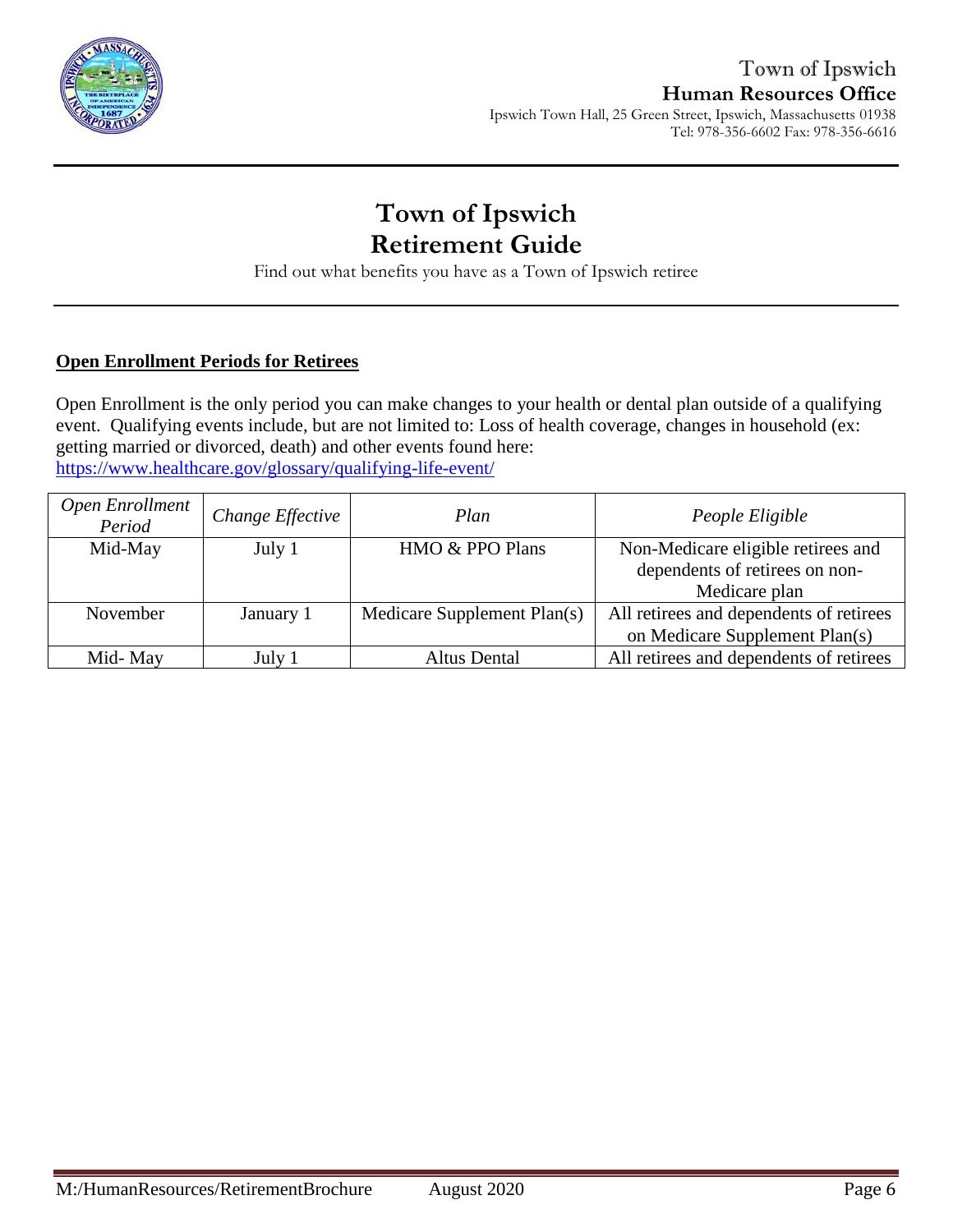

Ipswich Town Hall, 25 Green Street, Ipswich, Massachusetts 01938 Tel: 978-356-6602 Fax: 978-356-6616

# **Town of Ipswich Retirement Guide**

Find out what benefits you have as a Town of Ipswich retiree

### **FAQ Section:**

Q: Will my premiums go up when I retire?

A: Retirees pay the fifty percent (50%) of health and life insurance. Premiums are withheld from your monthly retirement or pension check, and we collect them one month in advance. For example, June deductions pay for coverage in July.

Q: Are the rules different for retirees?

A: Retiree health insurance coverage follows the same rules as coverage for active employees. Retirees can newly enroll in or change plans during the annual enrollment period each spring for non-Medicare Plan(s) and each fall for Medicare Plan(s) for coverage that begins on July 1. Retirees can also enroll any time during the year due to a loss of coverage. Retirees can add or remove dependents due to a qualifying life event, including:

- a marriage or birth
- a spouse or dependent losing their coverage, or
- a spouse or dependent gaining coverage elsewhere. You need to drop them from your plan within 30 days of them getting new coverage.

Q: How do I update or change my address?

A: You can update your address by completing the Change of Address form (included with this packet) and submitting it to the Payroll & Benefits office within 30 days of your move. If you move out of your plan service area, this is considered a qualifying event, and you can enroll in a different plan within 30 days. For questions about the plan service areas, please call Payroll & Benefits office at 978-356-6602.

Q: What do I need to know if I'm covering my spouse?

A: Upon a retiree's death, their surviving spouse may continue coverage at the same cost as when the retiree was alive. Please also keep in mind:

- Choosing Option A, B, or C for your pension allowance does not affect your surviving spouse's eligibility for continued health insurance. But, if you choose Option A or B, they your spouse must pay premiums to the Town.
- If you choose Option C for your pension allowance, we will take monthly deductions from your surviving spouse's pension check.
- Surviving spouses are no longer eligible for health insurance if they remarry.

### Q: Do I have to enroll in Medicare?

A: Effective July 1, 2011, [Massachusetts law](https://malegislature.gov/Laws/SessionLaws/Acts/2011/Chapter69) mandated that all cities and towns require retirees age 65 and older to apply for Medicare Parts A and B. If eligible, these retirees must also transfer to a Medicare plan to continue their health insurance coverage. This includes:

- retirees
- the spouses of retirees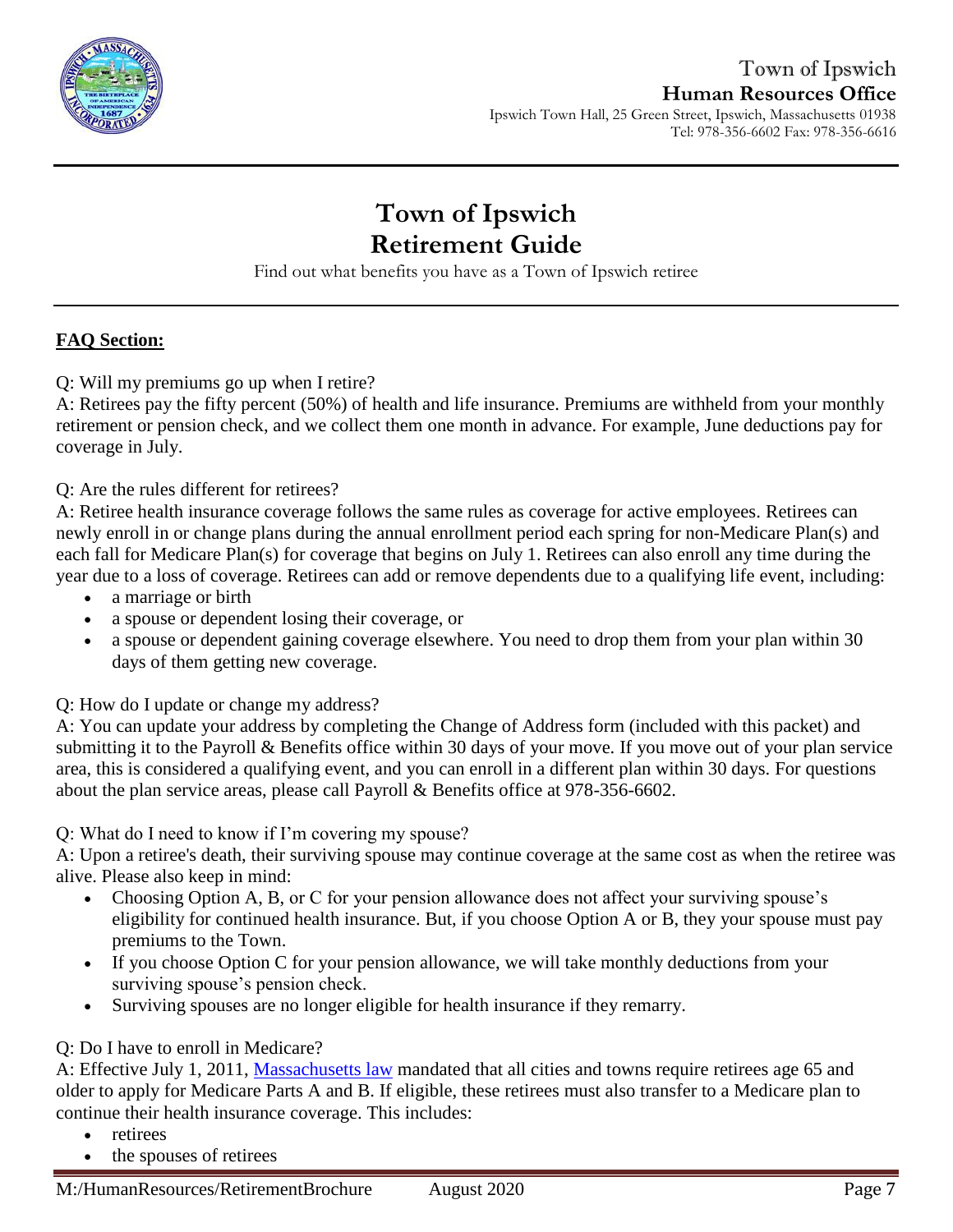

Ipswich Town Hall, 25 Green Street, Ipswich, Massachusetts 01938 Tel: 978-356-6602 Fax: 978-356-6616

# **Town of Ipswich Retirement Guide**

Find out what benefits you have as a Town of Ipswich retiree

- Medicare eligible dependent children (if they are disabled), and
- surviving spouses.

If you are eligible to receive Medicate Part A for free, you must enroll in both Medicare Parts A and B.

Q: How do I know if I'm eligible for Medicare?

A: You could be eligible for Medicare Part A for free if:

- you worked 40 credits into Social Security
- you have a current spouse, former spouse, or a deceased spouse who worked 40 credits into Social Security
- you paid the Medicare tax (employees hired after July 1, 1986 have paid the Medicare tax), or
- you have Military service that counts toward eligibility.

This list is not comprehensive. Even if you think you are not eligible for Medicare, you must go through the process of applying through Social Security.

### Q: What is Medicare?

A: *Medicare Part A - Hospital Inpatient Insurance*: The insurance helps cover inpatient hospital care, skilled nursing facility care, nursing home care, hospice, and home health care. This is not for long-term care, and limits apply. If you are eligible for Medicare, Part A is **FREE**.

*Medicare Part B - Medical Out-Patient Insurance:* This insurance helps cover doctors' services, hospital outpatient care, and home health care. It also helps cover some preventive services. Please keep in mind:

- Most people pay the standard monthly Medicare Part B premium (\$135.50 in 2019).
- Higher Part B premiums (Income-related Monthly Adjustment Amounts) may apply to some retirees based on their income level.
- If you collect a Social Security check, your premium will be withheld from your check.
- If you do not collect a Social Security check, you will be billed on a quarterly basis for your premium. You must pay this invoice or you will lose your Medicare and your Medicare plan through the Town.

### Q: What if I'm ineligible for Medicare?

A: If you are ineligible for Medicare (Part A is not free), you must provide proof. We need a copy of a letter on Social Security letterhead stating that you are not eligible for Medicare Part A for free. You may remain enrolled in a non-Medicare plan.

Q: Do I have to enroll in Medicare if I'm covering dependents?

A: *Family Exemption*: If you are covering two or more family members (a spouse and dependents) who are not eligible for Medicare, you may continue coverage in your non-Medicare family plan. [\(https://malegislature.gov/Laws/GeneralLaws/PartI/TitleIV/Chapter32B/Section18A\\_\)](https://malegislature.gov/Laws/GeneralLaws/PartI/TitleIV/Chapter32B/Section18A_)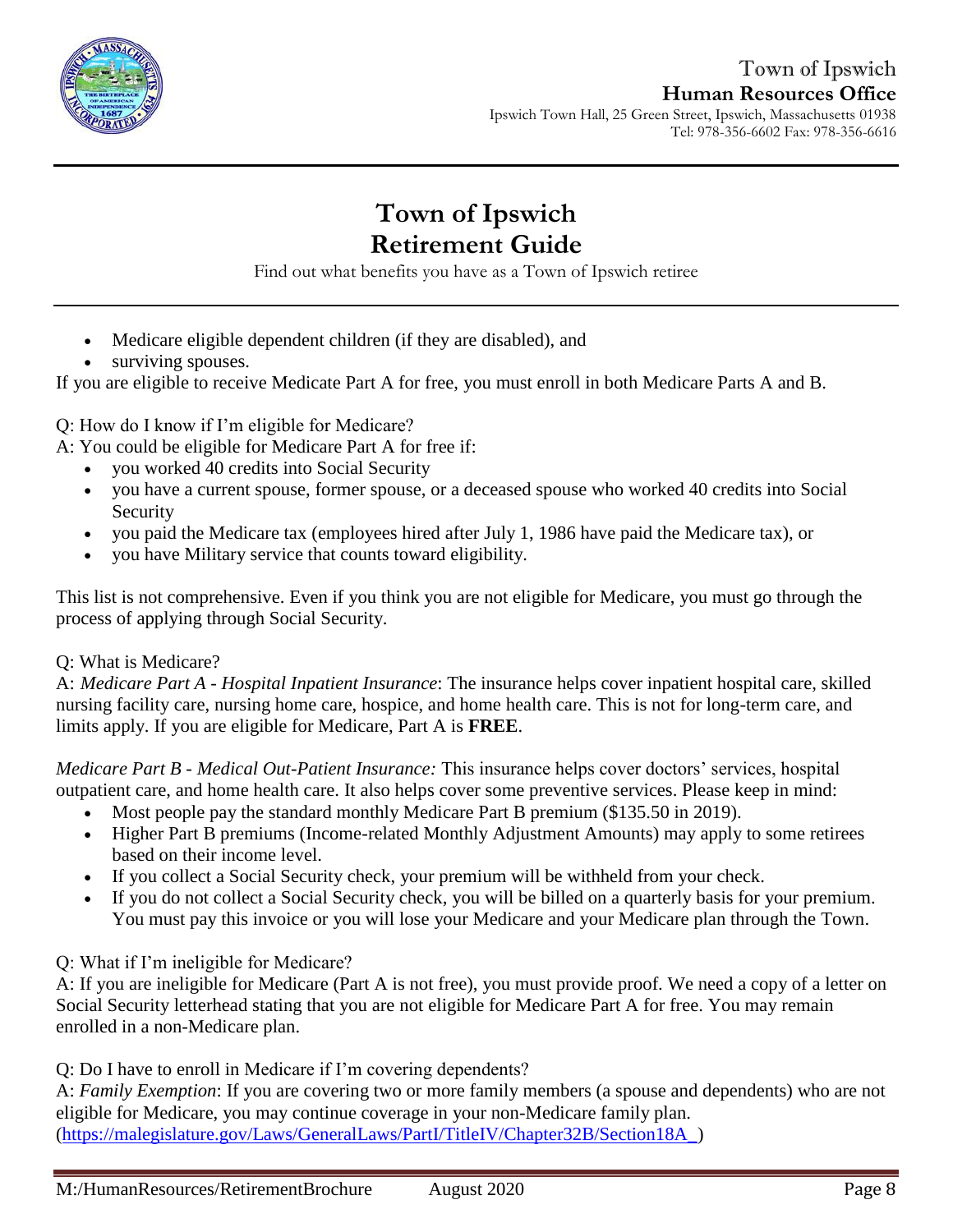

Tel: 978-356-6602 Fax: 978-356-6616

# **Town of Ipswich Retirement Guide**

Find out what benefits you have as a Town of Ipswich retiree

Q: I'm covering a spouse, but only one of us is eligible for Medicare, what do we do? A: If you retire and are not eligible for Medicare, but your spouse is eligible:

- your spouse must enroll in a Medicare plan, and
- you must enroll in individual coverage in a non-Medicare plan.

If you retire and are eligible for Medicare, but your spouse is not eligible:

- you must enroll in a Medicare plan, and
- your spouse must enroll in individual coverage in a non-Medicare plan.